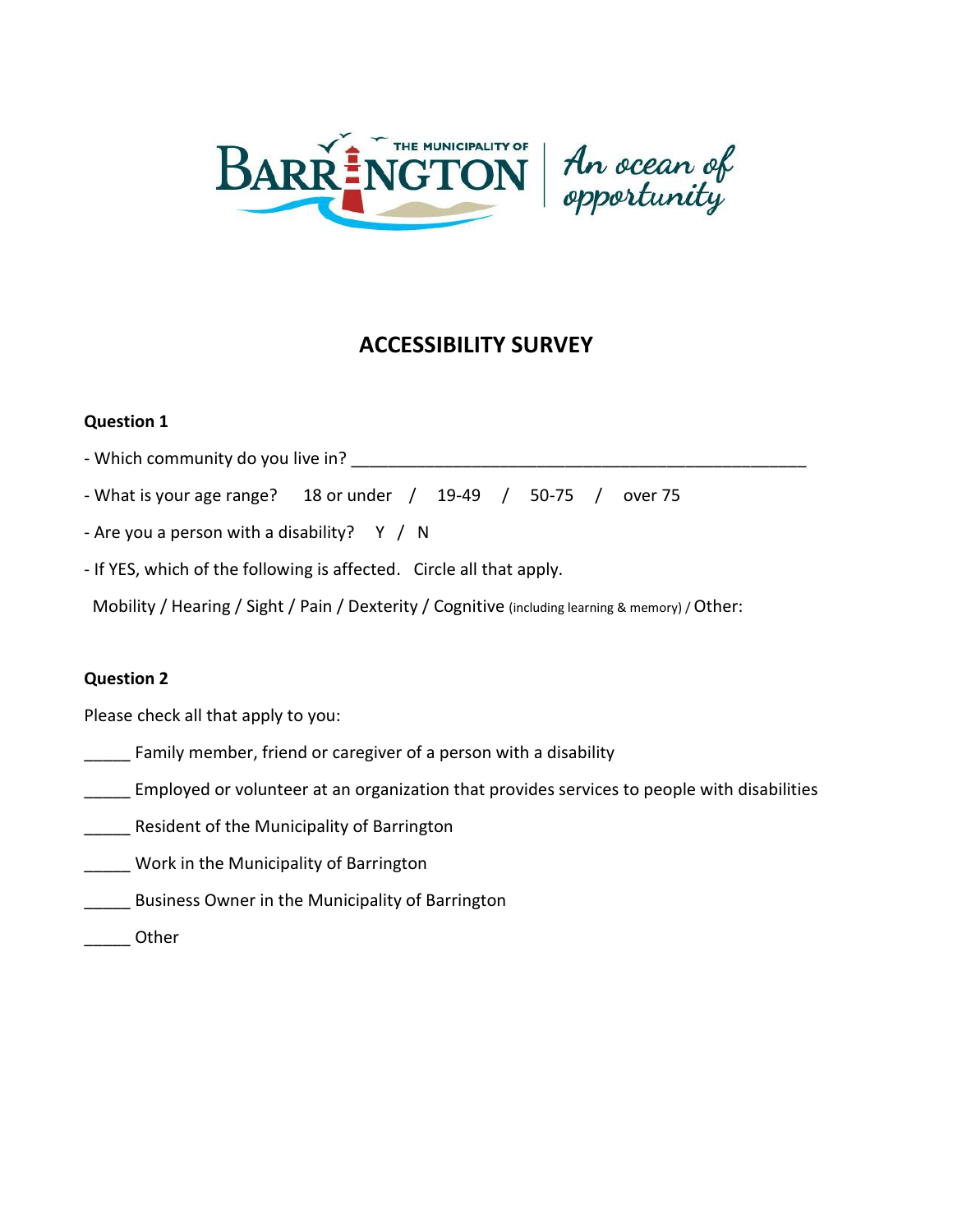## Page 2 Accessibility Survey.

#### **Question 3**

Have you encountered any barriers to access any municipally owned facility and/or building? If so, please describe the situation below.

## **Question 4**

Have you encountered any barriers to participating in a municipal program or activity? if so, please describe the situation in the space below.

#### **Question 5**

What are some ways to remove accessibility barriers in the municipality that could be done right away and that wouldn't cost a lot?

#### **Question 6**

What accessibility improvements would you make to the municipality in the long term that would have the biggest impact?